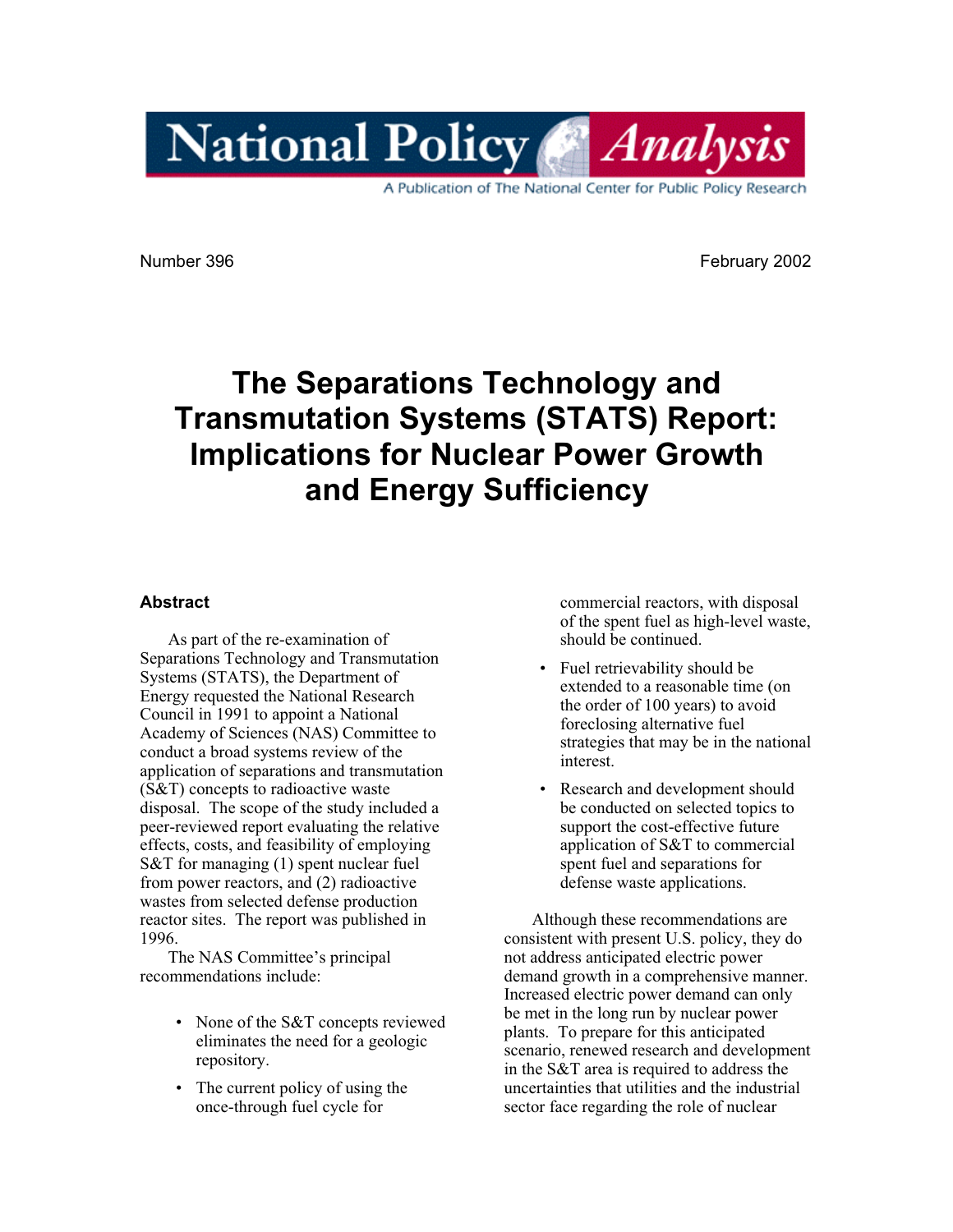power. These uncertainties include the difficulties in planning for the complete fuel cycle. The STATS study, unfortunately, did not include a system**-**wide evaluation of the advantages of spent fuel recycling: its ability to reduce the toxicity of high-level waste from hundreds of thousands of years to hundreds of years; its ability to greatly increase the repository capacity; its potential economic advantages; its resistance to proliferation; and its ability to provide a greatly expanded world energy supply.

The recommendations in the STATS report and the limitations of the study are discussed and suggested areas for future efforts to improve the usefulness of the study are identified. Study limitations are identified and grouped into three categories: (1) scope, (2) system and (3) technical.

## **Introduction**

After reading a pre-publication version of the Separations Technology and Transmutation Systems (STATS) report that resulted from a National Academy of Sciences (NAS) study, the *Energy Daily*<sup>1</sup> summarized the substance of the report in a headline: "Underground Option *Only* Spent Fuel Option — NAS." Although this headline accurately reports the principal NAS recommendation, we believe that the report is so narrowly focused that it presents a distorted view to readers not generally familiar with energy resources, nuclear reactor technology, and waste management. The STATS report, if improperly used, will make it more difficult to deploy advanced nuclear power systems in the U.S. unless the limitations in its assumptions and its narrow scope are recognized and clearly understood.

As part of the re-examination the Department of Energy (DOE) requested the National Research Council in 1991 to appoint a National Academy of Sciences (NAS) Committee to conduct a broad systems review of the application of separations and transmutation (S&T) concepts to radioactive waste disposal. The scope of the study included a peer-reviewed report evaluating the relative effects, costs, and feasibility of employing S&T for managing (1) spent nuclear fuel from power reactors, and (2) radioactive wastes from selected defense production reactor sites.

We concur with the principal recommend-ations NAS Committee which include:

- None of the S&T concepts reviewed eliminates the need for a geologic repository.
- The current policy of using the once-through fuel cycle for commercial reactors, with disposal of the spent fuel as high-level waste (HLW), should be continued.
- Fuel retrievability should be extended to a reasonable time (on the order of 100 years) to avoid foreclosing alternative fuel strategies that may be in the national interest.
- Research and development should be conducted on selected topics to support the cost-effective future application of S&T to commercial spent fuel.

Unless concrete action is taken on the last two recommendations, uncertainties that the U.S. utilities and the supporting nuclear industrial sector face in long-term planning regarding the role of nuclear power in the U.S. energy equation will remain. These uncertainties include the difficulties in planning the complete fuel cycle or its components such as:

- The extent that additional uranium mining, milling, conversion and enrichment will be required and the effect of these activities will have on uranium reserves and the price of uranium.
- The degree which plutonium will be utilized to offset the diminishing uranium resources and to support continued use of nuclear power.
- The establishment of interim storage of spent fuel.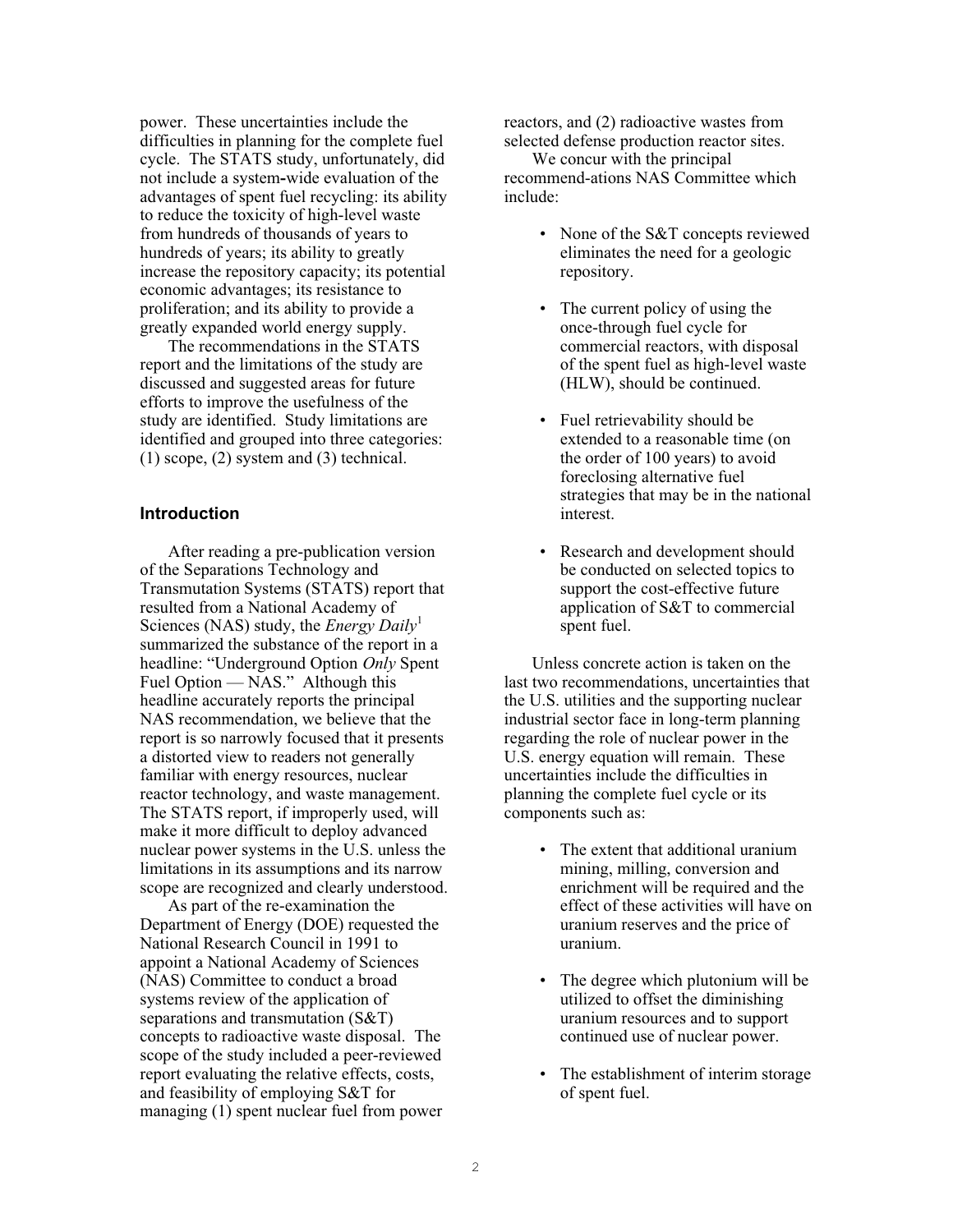• The size, number and environmental risk associated with spent-fuel repositories.

We obtained a copy of the draft STATS report when alerted to its existence by the *Energy Daily* article in September 1995. We were told that the report had not been published and that there was opportunity to incorporate appropriate comments. (Indeed, the published report<sup>2</sup> was not available prior to mid-March 1996.) We were unsuccessful in persuading Dr. Rasmussen, Chairman of the STATS Committee and Dr. Thomas, Study Director for the National Research Council, to adjust the report to accommodate our concerns and comments. Dr. Rasmussen indicated that the Committee had already completed their information gathering phase and that changes in the scope of the study or recent progress in reprocessing should be considered by a new committee under a new charter. Dr. Rasmussen believes that the Committee's conclusions are appropriate considering their charter and the information that was available at the time they completed gathering information for the report at the end of 1992.

We continue to believe that our concerns with the STATS report are well founded. We are hopeful that the DOE will charter a new committee to review the question of spent fuel management on a broader overall system basis that includes the complete nuclear fuel cycle as well as the availability and conservation of all energy resources in the U.S. A list of specific issues that should have been more completely addressed in the STATS report, or addressed with current information, is included at the end of this introduction.

Although we agree that investigation of the Yucca Mountain repository for HLW is appropriate, the report would have made a much more valuable contribution if it had assessed the system wide advantages of closing the nuclear fuel cycle including: its ability to reduce the toxicity of HLW from hundreds of thousands of years to hundreds of years; its ability to greatly increase the repository capacity; its potential economic advantages; its resistance to proliferation; and its ability to provide a greatly expanded energy supply for the U.S. and the world. None of the advances in the design of the Advanced Liquid Metal Reactor (ALMR) or in pyro metallurgical processing technology that occurred after 1992 was factored into the NAS assessment. Without including the recent advances in fuel recycle technology, and advances in the ALMR/Fuel Recycle System, the STATS report provides an outof-date perspective on what we believe is today's leading nuclear technology.

The ability of nuclear power to reduce the potential for global warning and air pollution, in itself, does not provide incentive for the utility companies to order new nuclear plants. On the other hand, there is a clear incentive for our Government to reduce air pollution to meet its national goals and international treaty obligations. To meet these environmental commitments our Government must provide legislation that supports the continued research and development of advanced nuclear power technologies (as enacted in the 1992 Energy Policy Act but not executed) and supports the first utility that takes the risk required to go forward with the construction of a nuclear plant using the new one-step licensing procedure that has been instituted, but is untried, in the U.S.; and/or levying environmental burden taxes on fossil plants.

The STATS report should have included a thorough discussion of the use of the ALMR and its associated pyro metallurgical processing fuel cycle. Our government has supported the development of a repository for LWR spent fuel as the alternative to aqueous reprocessing (banned by President Carter, but later reinstated by President Reagan) as well as the development of the ALMR and its pyro metallurgical processing fuel cycle. Support for both of these activities has diminished in the case of the repository and disappeared in the case of the ALMR/Fuel Recycle System. The economic advantage of the ALMR and its pyro metallurgical processing fuel cycle over the use of geologic repositories for direct disposal of spent fuel and over the use of an aqueous reprocessing plant to perform S&T became more clearly understood during 1994 when a definitive fuel cycle facility design and cost estimate were completed.<sup>3,4,5,6</sup> As the STATS Committee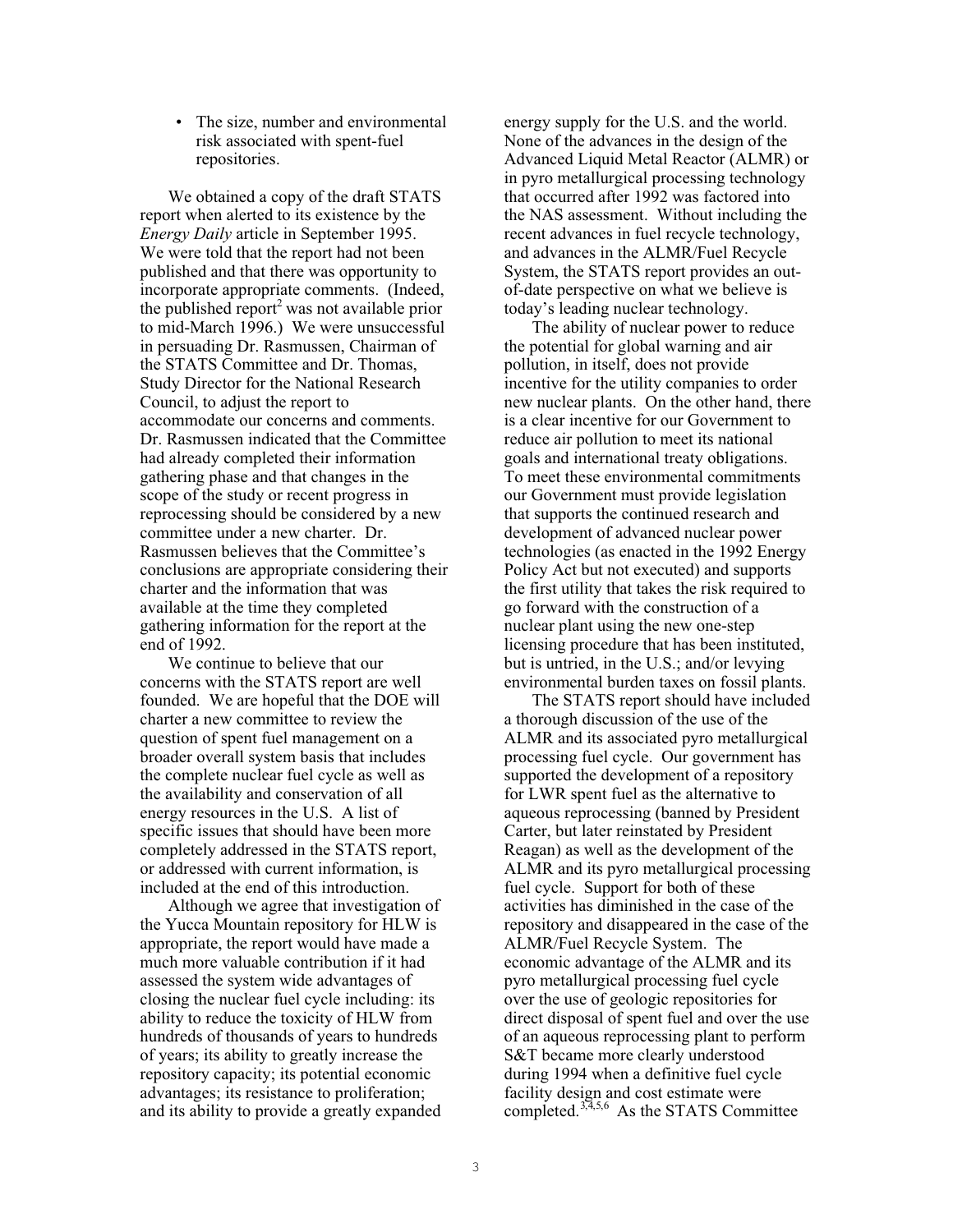completed their "information gathering' phase in 1992, the STATS report provides an out-of-date perspective on what appears to be today's most promising nuclear power technology.

## **Major Concerns**

We identified a number of important concerns in the final draft STATS report and grouped them into three categories: scope, system and technical. A more detailed discussion of some of these concerns according to this grouping follows. Although our analysis is based on the prepublication version of the report, our spot comparisons uncovered no substantive changes in the published report. Where we make reference in our discussion to a specific page, we use the published report page number. The list below includes the concerns that are discussed in the following sections.

#### *Scope Type Concerns*

- 1. Increasing Nuclear Power Generation Scenario 2. Report Objectivity
- 3. Ethical Considerations
- 
- 4. Energy Resource Conservation
- 5. Mortality Risk Reduction
- 6. Report Timeliness

# *System Type Concerns*

 1. Fuel Cycle System Analysis 2. Long-term Repository Safeguards 3. TRU Inventory Fraction 4. Reprocessing Cost 5. Repository Capacity 6. Mixed Missions: Defense Waste/Spent Fuel

#### *Technical Type Concerns*

- 1. Environmental Hazard Reduction
- 2. TRU Burning Rates
- 3. Fission Product Transmutation
- 4. Process Losses

#### **Scope Type Concerns**

1. *Increasing Nuclear Power Generation Scenario* The STATS report (p. 13) states that: "The National Energy Strategy U.S. DOE 1991/1992, projects that a substantial amount of new generating capacity — from 190 to more than 275 GW — would be added through nuclear power between 1991 and 2010." If the latter DOE nuclear power capacity forecasts are accurate, they represent an increasing nuclear power generation scenario. As the current nuclear power capacity is about 100 GW, the projections quoted in the STATS report represent increases in nuclear power of 95 to 190% over a 35-year period, an annual growth rate of 2-3%.

The report also states (p. 13) that the implications of the projected increasing nuclear power component are important in determining the role of S&T. But despite recognition of an increasing need for electric power, the report addresses only declining and continuing (constant) low power generation scenarios. The conclusions in the report would have been different if an increasing power generation scenario had been evaluated. For example, the cost of investigating and certifying four to five additional repositories similar to Yucca Mountain could be avoided by applying S&T that offers a capacity increase of four to five (as stated in the report, p. 7). The report is clearly deficient by not addressing long-range use of increased nuclear electric power.

2. *Report Objectivity* The STATS

Committee was established under the direction of the National Research Council, Board of Radioactive Waste Management (BRWM) at the request of DOE. DOE essentially suspended research and development on S&T late in the period of the Committee study and gave S&T proponents little or no opportunity to describe recent advances in their approaches. Instead, DOE focused its attention on site remediation and waste disposal. Also, as the charter of the BRWM is to oversee the repository program, basically at the exclusion of alternatives, it is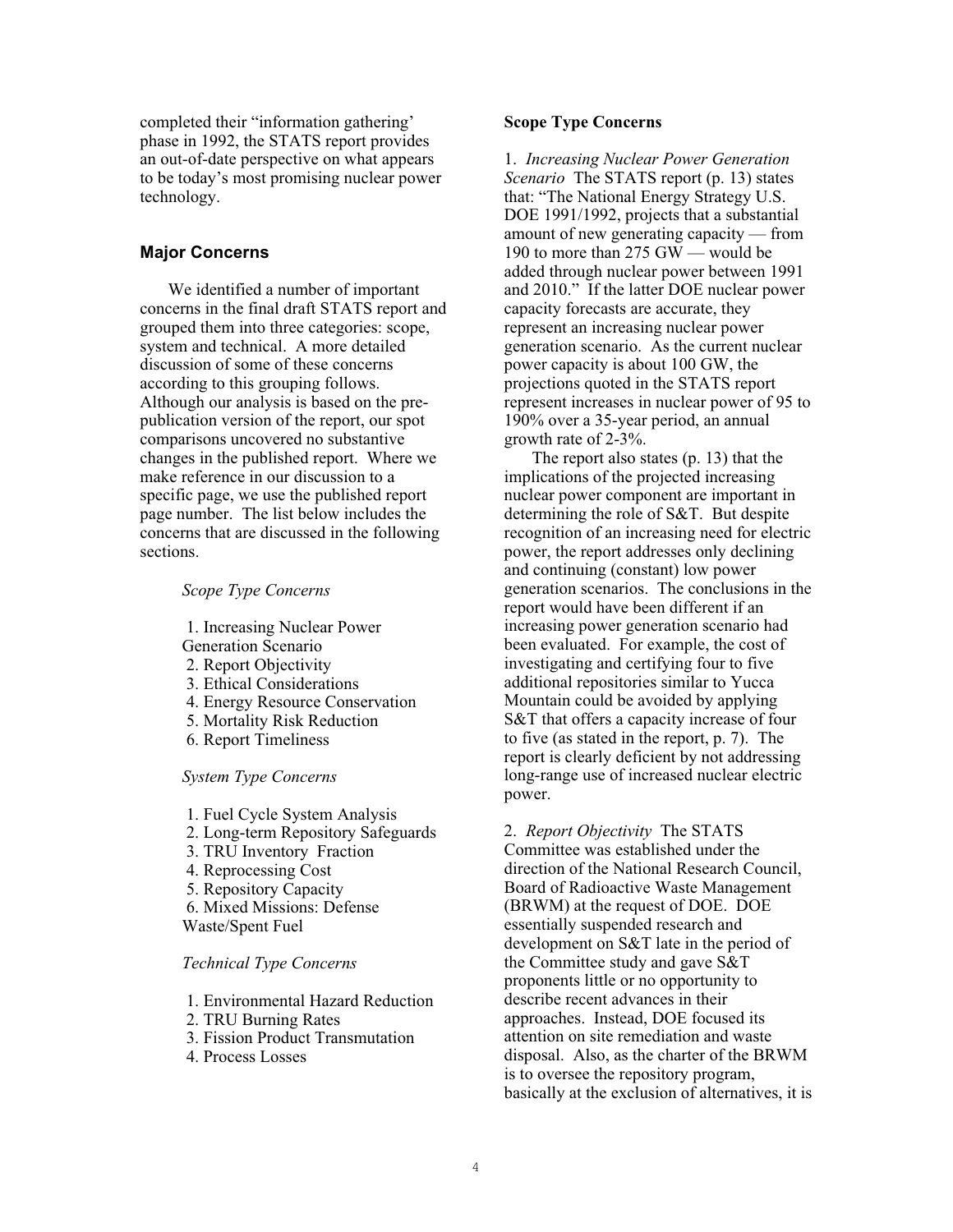not surprising that the STATS report would discount the significant advantages of S&T.

The scope of the STATS Study included preparation of a report reviewed according to standing policies of the National Research Council (p. 131). ALMR input to the STATS Committee, at their request, was discontinued at the end of 1992. The Committee last met on August 5, 1993. During the period, 1992-1995, considerable development of the ALMR/Fuel Recycle System was accomplished. The Committee did not provide the ALMR team an opportunity to review the STATS report.

3. *Ethical Considerations* In the past, technology has often been developed without regard for its ethical consequences. Lately, a closer tie is being made between technology use and its environmental and societal consequences. Perhaps ethics was not a proper consideration to include in a technical study begun in 1991, but in 1996 (the publication date of the STATS report), it would appear to be an omission. The Radioactive Waste Management Committee of the NEA/OECD recently published its collective opinions on the ethical aspects of geologic disposal.<sup>7</sup> Some of the collective opinions of this body are listed below, along with parenthetical statements indicating how these opinions on ethics appear to be violated in the STATS report.

- The distinction between radioactive waste that can and cannot be recycled must be made. (Placing spent fuel that can be recycled in a repository violates this principle.)
- Generation of radioactive waste shall be minimized. (Placing spent fuel that can be recycled in a repository appears to violate this principle.)
- Future populations must not be committed to continued expenditure of resources to provide future population protection. (Concern about future diversion of materials with high plutonium content will require continued surveillance and expenditure of resources.

Advocating a once-through cycle violates this principle.)

• Interdependencies among all steps in radioactive waste generation and management must be appropriately addressed. (Lack of consideration of the interdependency between national energy resources and oncethrough fuel cycles violates this principle.)

4. *Energy Resource Conservation* The STATS report recognizes the value of the energy resource in spent fuel by concluding (p. 2) that access to the geologic repository for spent fuel should be maintained "....for a reasonable period of time, say about 100 years..." and recommending (p. 10) that "Fuel retrievability should be extended to a reasonable time (on the order of 100 years) to avoid foreclosing alternative fuel strategies that may be in the national interest."

Recognition of the energy value remaining in LWR once-through spent fuel was not considered in formulating the Committee's recommendations. If utilization of its energy potential in about 100 years is a valid consideration, interim placement of the spent fuel in a repository designed for perpetuity seems illogical. Certainly, the economic arguments presented in the STATS report (notwithstanding that they are based on obsolete data) can not reasonably be expected to apply 100 years from now. Moreover, the STATS report does not quantify the energy potential of uranium in the U.S. if used in the once-through LWR cycle compared with its energy potential in an ALMR/Fuel Recycle System.

We have calculated the enormous energy potential that can be realized through utilization of the ALMR/Fuel Recycle System, the energy potential of the LWR once-through fuel cycle, and for comparison on the same basis, the energy potentials of indigenous (U.S.) fossil fuels. These values, based on current DOE energy resource information are given in the following table. Our analysis indicates that the U.S. would be about 350 times more energy sufficient using ALMRs vs. LWRs. In comparison,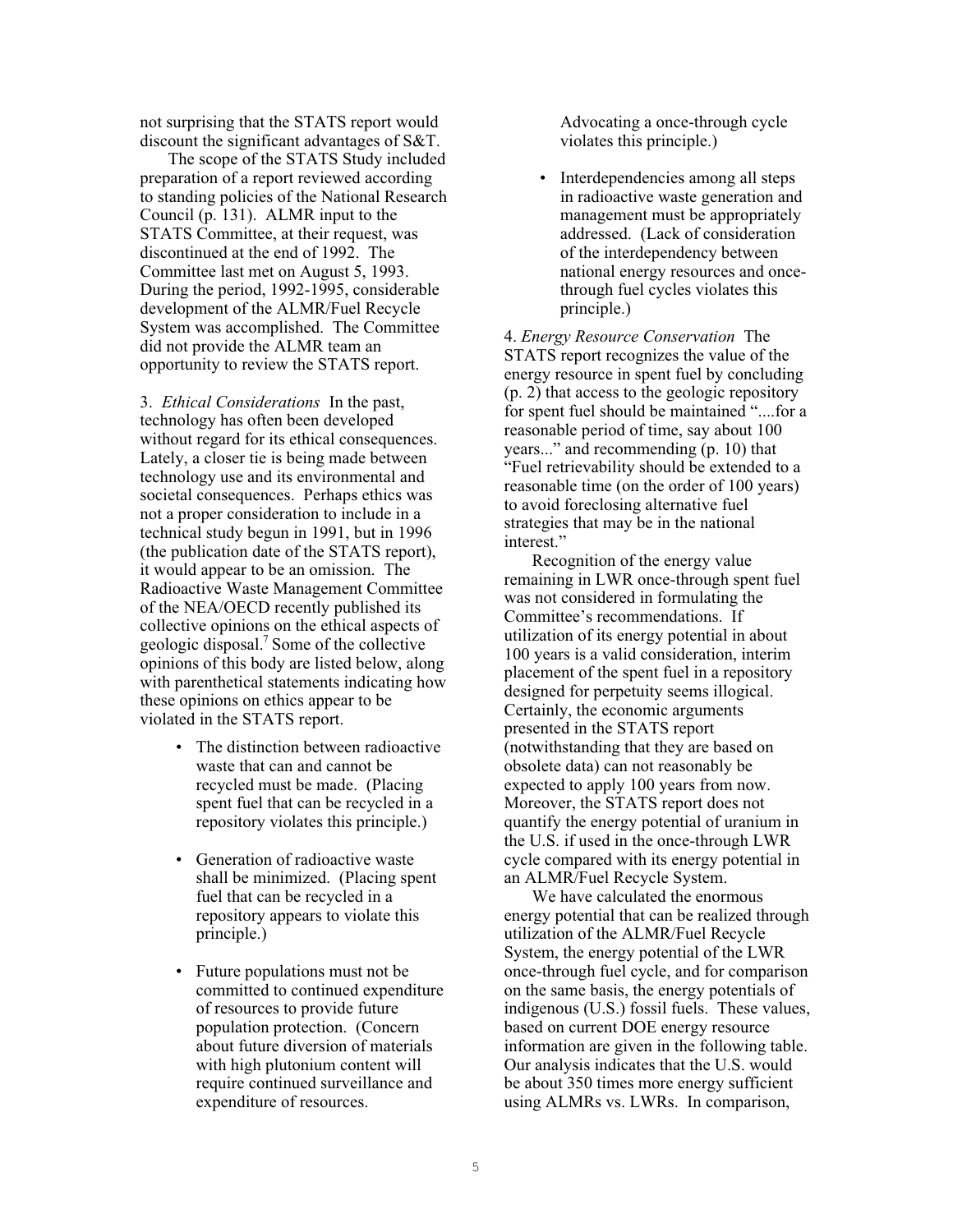the large U.S. coal resource, generally considered to be vast, contains only about one-tenth the energy that could be provided by ALMRs with fuel recycle. In assessing the ALMR value, we utilize the depleted

uranium (as make-up "fuel") that already exists and that will be produced in the process of enriching fuel for existing LWRs during their design life.

| <b>Fuel System</b>       | Thermal Energy, TWy <sup>*</sup> Relative Energy |      |
|--------------------------|--------------------------------------------------|------|
| <b>ALMR/Fuel Recycle</b> | 1900.0                                           | 345. |
| Coal                     | 193.1                                            | 35.0 |
| Gas                      | 29.3                                             | 5.3  |
| O <sub>il</sub>          | 23.1                                             | 4.2  |
| LWR/Once-through         | 5.5                                              | 1.0  |
|                          |                                                  |      |

\*Energy estimates for fossil fuels are based on "International Energy Outlook 1995," DOE/EIA-0484(95). The amount of depleted uranium in the U.S. includes the existing stockpile and that expected to result from enrichment of uranium to fuel existing LWRs operated over their 40-y design life. The amount of uranium available for LWR/Once-Through is assumed to be the reasonably assured resource less than \$130/kg in the U.S. taken from the uranium "Red Book."

5. *Mortality Risk Reduction* The STATS report should have included a table similar to Table 6-4 (p. 110) for the case of an all-ALMR nuclear-electric sector. The total potential health risk (more precisely *mortality risk* as quantified in the tables) for such a scenario would drop by a factor of two as uranium mining, milling, conversion and enrichment would not be required. Table 6-4 considers only a 20% (power) replacement of the LWR once-through cycle with the ALMR/Fuel Recycle System. The mortality risk advantage of ALMRs, therefore, was not fully demonstrated in the report.

6. *Report Timeliness* We recommend that in future studies, NAS publish their study reports in a reasonably short time after their last committee meetings. The STATS report has been passed-up by current events including:

- The 1996 Yucca Mountain budget was severely cut and it is no longer likely that spent fuel could be emplaced there before 2010.
- Serious attention is being given to bills in the House and Senate for interim surface storage of spent fuel.
- U.S. energy independence requires that we become less dependent on foreign oil — and we have very little of our own.
- U.S. uranium resources are very limited.
- Uranium separated from LWR spent fuel in the ALMR would be recycled to LWRs for use in fresh fuel fabrication, thus reducing requirements for uranium mining and enrichment separative work.
- There are large amounts of depleted uranium in the U.S. that could fuel ALMRs that would initially be fueled with actinides from LWR spent fuel. Used in this manner, depleted uranium and plutonium become the largest energy resource in the U.S. The environmental burden of depleted uranium would be gradually reduced.
- The program for development of the ALMR/Fuel Recycle System was making excellent progress before it was terminated for non-technical reasons. The potential of this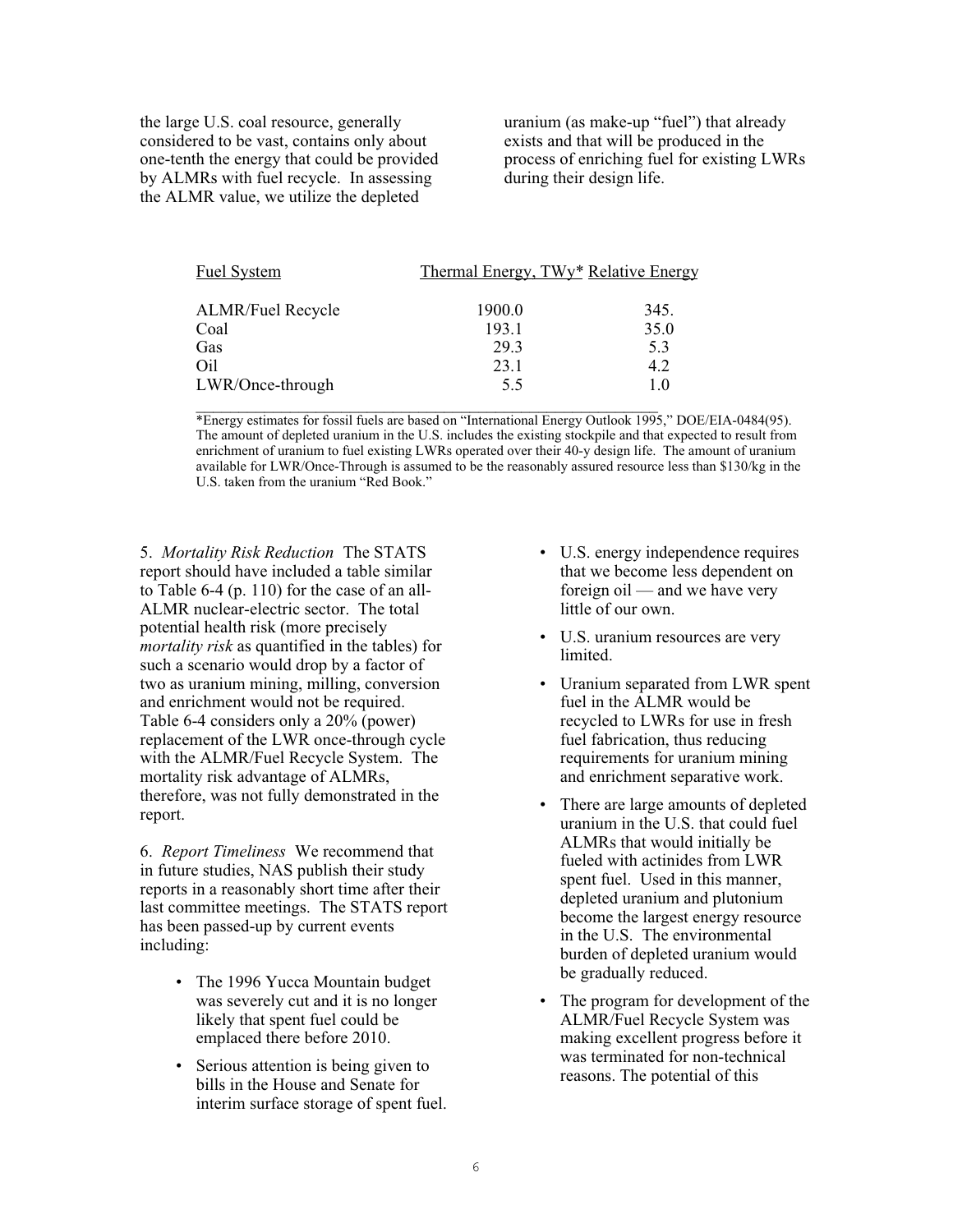technology surpasses any existing electric power generating system.

# **System Type Concerns**

1. *Fuel Cycle System Analysis* While allegedly taking a systems point of view (p. 49), the report does not treat the nuclear fuel cycle for the generation of electricity on a system basis. Only when this is done, can one make societal, environmental, health, economic, and technical assessments of how to treat spent fuel. Although the study was started in January 1992, the Integration Subcommittee soon disbanded (May 1992). Presumably, this subcommittee was responsible for the system analysis, but was not in existence as a subcommittee to review the study conclusions. A thorough system analysis would look at the entire U.S. indigenous energy base and conclude that it is imprudent to bury spent fuel in a geologic repository. The STATS report does not consider this fundamental issue.

We are astonished that the report does not include the "repository" in its system description as part of the nuclear fuel cycle! Also missing from the description, in the list of key system components, are uranium mining, milling, enrichment, tails disposal and fuel fabrication facilities. The report conclusions appear to have been made on the basis of arbitrary assumptions and incomplete system analysis for a declining or a continuing (constant) low-power scenario, with no consideration of increased generating capacity in the future.

2. *Long-term Repository Safeguards* The difficulties, cost, and institutional barriers to reprocessing are stated frequently in the STATS report. However, the report fails to address the cost for safeguarding (and associated issues) for times exceeding 2000 centuries, the 600 t of plutonium that would be placed in the repository as a result of LWR operation on a once-through cycle. With S&T, as would be practiced with ALMR operation, the amount of plutonium in the repository would be reduced by a factor of 1000, to 600 kg, pessimistically, or by up to a factor of 100,000, to 6 kg. At

either of these lower amounts of plutonium in a dilute waste form, safeguarding may not be required because of the dilute characteristic of the plutonium resource, and therefore its greatly diminished attractiveness as a source of weapon material. The cost of a minimal safeguard program for once-through spent fuel at Yucca Mountain could easily exceed the \$62B cost estimated (which we consider to be greatly over-estimated) in the report for reprocessing 62,000 t of LWR spent fuel and avoiding its placement in the repository. In fact, the ALMR development team found that the total cost of reprocessing LWR spent fuel would be covered by the sale of electricity from the ALMRs.<sup>3</sup>

3. *TRU Inventory Fraction* In evaluating the S&T options, the STATS report relies on a parameter that is referred to as the Transuranic (TRU) Inventory Fraction. This parameter compares, for equal electrical energy output, the total inventory of TRU contained in the transmuter, fuel cycle, and waste for the particular S&T option considered with the inventory of TRU in spent fuel of the LWR once-through fuel cycle. The parameter is misleading because it considers the entire TRU inventory of the S&T option during operation as waste, destined for the repository as though it is all spent fuel. This entire inventory for an S&T option is represented by three terms in the denominator of the parameter-defining equation. There is a large (several orders of magnitude) disparity in size of the first two terms (TRU in the reactor and TRU in the fuel cycle) compared with the third term (TRU in the waste). Unless an immediate demise of nuclear power is assumed, the inventory of an all-ALMR S&T system would have only a negligible content of TRU in the waste destined for the repository. The appropriate comparison parameter for a continuing or increasing nuclear power scenario should consider only the material destined for the repository: the spent fuel for the once-through LWR system, and the waste for the ALMR S&T system.

A simple approximate calculation shows that for equal power generation from these two "pure" systems, the ratio of TRU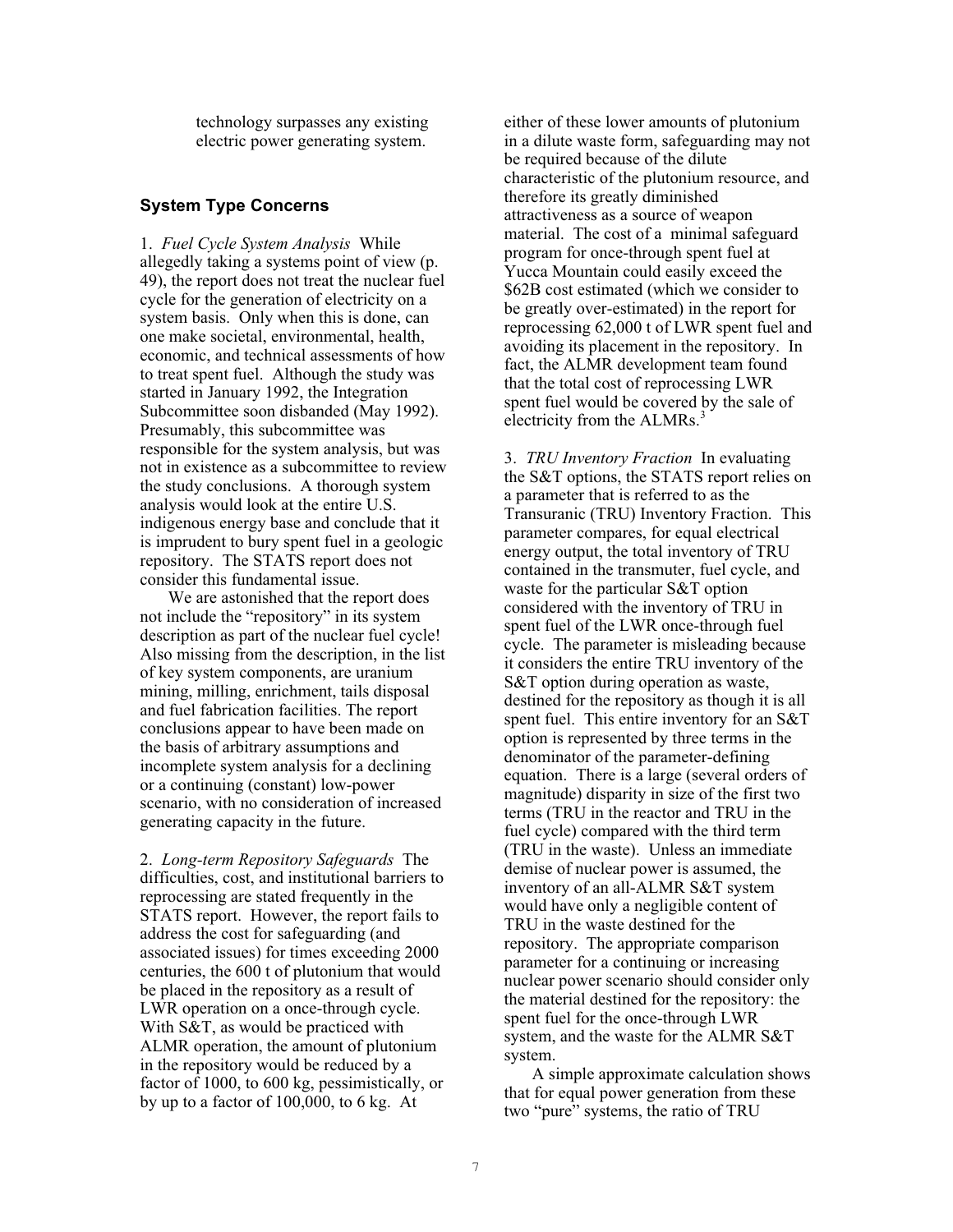content in material destined for the repository from an ALMR with fuel recycling to that from an LWR once-through cycle is 0.008 (pessimistic) or to as low as 0.00008. These ratios correspond to an actinide separation factor in the ALMR recycling process of 0.1% or 0.001%, respectively. The same ratios could be achieved for a roughly 50% power mix of ALMRs and LWRs (compared to the all-LWR once-through system) by adjusting the conversion ratio and thus consuming all the spent fuel from the LWRs. The STATS report (p. 6 , p. 110) appears to consider at most a power mix of 20% ALMRs, but does not provide the rationale for this choice. Clearly, the less S&T that is performed, the less the advantage that can be derived from S&T.

A pure ALMR system would retain all the TRU inventory in the reactor and fuel cycle to produce energy for as long as it was needed, discharging only processed waste with minimal TRU content to the repository. At the end of the "ALMR era," unless the TRU in the reactor and fuel cycle were needed to fuel another energy producer, the TRU inventory could be eliminated by recycling in "burner" ALMRs. The number of ALMRs in operation would decrease over time to a single reactor. The final core might need to be disposed of in a repository, but more likely would be disposed of in methods not yet devised that would not require geologic disposal. We disagree with the statement in the STATS report (p. 59): "This residual inventory must be accounted for as potential high-level waste." That statement is only valid if the objective is to shut down nuclear power generation on a short time scale.

4. *Reprocessing Cost* The STATS report concludes that reprocessing is not economical and therefore is not appropriate to use in the U.S. In fact, the report arbitrarily adopted the high value of a "possible" cost range of \$810-2110/kg. It appears that all "reasonable" or "low" cost estimates were discounted.

It may have been appropriate to discount pyro metallurgical processing facility designs and costs in the 1992 time frame because of the early developmental stage of

the process. However, the pyro metallurgical process was significantly more developed by 1994 and an extensive preliminary design/cost report of pyro metallurgical processing facilities was prepared by the ALMR team. $6,8$  It is ironic that the general bibliography includes several 1993, 1994, and 1995 references, but none of these includes current pyro metallurgical processing facility design and cost information.

The STATS Committee also ignored or did not have access to European and ORNL reports that determine lower reprocessing costs. For example, OECD/NEA estimated a future reprocessing cost of  $$540/kg$ .<sup>9</sup> This cost estimate was not acknowledged in the STATS report. The report (p. 117 or p. 435) forecasts increasing reprocessing costs (constant dollars) in the future with an unexplained extrapolation algorithm. The data (individual data points on the graph, Fig, 6-2 or J-2 are not uniquely defined) that are extrapolated apply to various processing methods, plant throughputs, and other assumptions. It is not reasonable to expect that it is valid to extrapolate these data as a group with one algorithm. The resulting forecast of reprocessing cost is generally contrary to normally decreasing unit costs that are representative of maturing industries. There are several reasons for decreasing unit costs to occur (e.g. replication, process improvements, waste reduction, improved hardware, new processes). It seems reasonable to assume that the curves would level out well below the costs assumed for the STATS study.

The STATS report (p. 7, p. 77) indicates that in the U.S., reprocessing plants would be financed by private companies with an elevated rate of return. However no private company is likely to venture into this type business until after it becomes protected against governmental/regulatory policy uncertainties. Therefore, at least initial reprocessing plants would likely be financed either by utilities or the government, with their correspondingly lower discount financing rates, and thus lower unit reprocessing costs.

A highly credible review<sup>10</sup> of nuclear fuel cycle costs conducted in 1987 indicates a 37% reduction in reprocessing cost for fast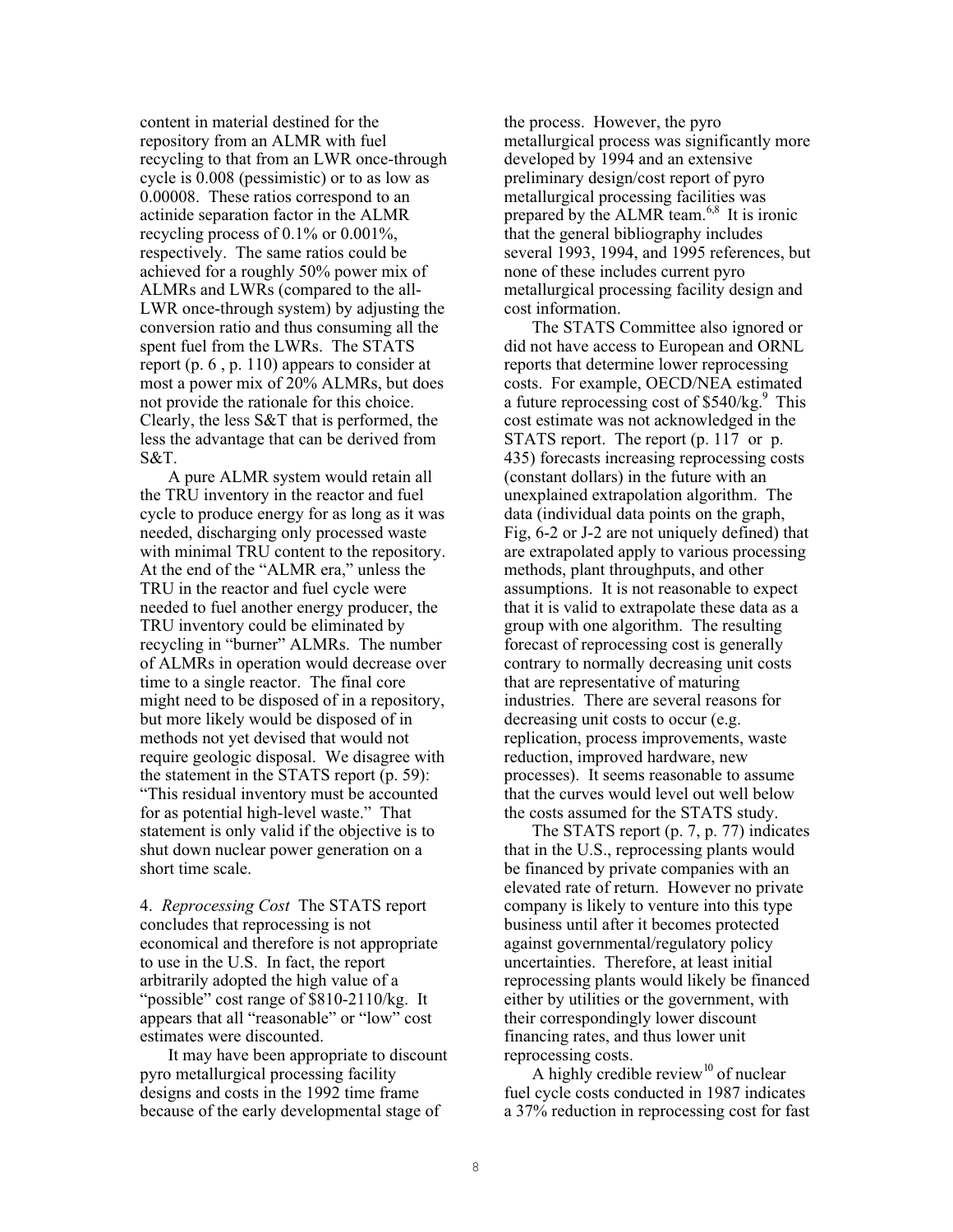reactor fuel between the first demonstration plant and the first commercial plant. LWR spent fuel reprocessing costs were projected in this review at a level near the low end of the range indicated in the STATS report. It seems clear that additional, larger plants would have significantly lower unit reprocessing costs.

The STATS report based its reprocessing costs on relatively low throughput, first-of-a-kind British (Thorp), French (UP-3) and an unconstructed Japanese (Rokkasho-mura) plant. If the U.S. were to build a large reprocessing plant, the lessons learned from development of these three plants should be applied and would result in significantly lower unit reprocessing costs. Subsequent plants should provide even lower unit costs.

5. *Repository Capacity* The STATS report  $(p, 7)$  states that: "Transmutation of the TRUs would reduce significantly the waste heat generation..., offering possibilities of increasing repository loading by a factor of four to five." (a conclusion also supported by A.  $Cref<sup>11</sup>$  and "Transmutation could increase the effective capacity of the first repository and thus delay the need for a second repository. In most cases, however, there are other ways to achieve the same end without using transmutation." However, the other ways of achieving the four to five capacity advantage without actinide removal are not described. Moreover, the report (p. 8) also states: "...but the presence of actinides limits this increase to about 20%." Not only are these statements contradictory, they are misleading by indicating that the repository capacity could be increased without S&T. It does not seem likely that any other approach would have the same impact. The STATS report appears to focus on an imminent end to nuclear power, as it avoids consideration of more than a "second" repository.

6. *Mixed Missions: Defense Waste and Spent Fuel* The need for a TRU geologic repository for spent fuel and defense waste is driven by considerations of defense waste (Chapter 5). The two sources of repository material, as well as the societal, economic, and environmental considerations governing

these material sources are so different, that a repository recommendation resulting from a system analysis is likely to be non-optimal for either. The optimal solution for disposal of waste and spent fuel from the commercial nuclear fuel cycle should not be modified by the defense-waste issue. The STATS report (p. 97) appears to use a circular argument in concluding that because the TRU content in defense waste is very small in comparison with the TRU content in spent LWR fuel for the first repository (assuming that it is not transmuted), it does not appear to be justified to remove TRUs from the defense waste. Accordingly, it does not appear that the Committee truly addressed the benefits of S&T as applied to defense waste.

## **Technical Type Concerns**

1. *Environmental Hazard Reduction* - NAS has been considering the requirements for geologic disposal of high-level nuclear waste for about forty years, beginning in 1955. At that time, it was assumed that all spent fuel would be reprocessed. About twenty years ago, as a result of President Carter's ban on reprocessing (April 1977), it was realized that spent fuel might also need to be considered for geologic disposal. Not much was done about it, however, and President Reagan rescinded the ban in 1981. By this time, having suffered great financial losses that resulted from canceled facility plans, the industry did not reinitiate construction of the infrastructure for spentfuel reprocessing. This industry perspective, coupled with a generally low uranium price, electric utility deregulation, and minority but powerful anti-nuclear voices have produced a risky investment environment for new nuclear facilities. As a result, no new reactors have been ordered recently in the U.S.

This historical background of geologic disposal, strongly influenced by political factors, has resulted in ever changing waste forms and geologic repository performance requirements. The proposed time of isolation has increased from 600 years to 10 million years during the 40-year time of the geologic repository "program." Now, the performance requirements are leaning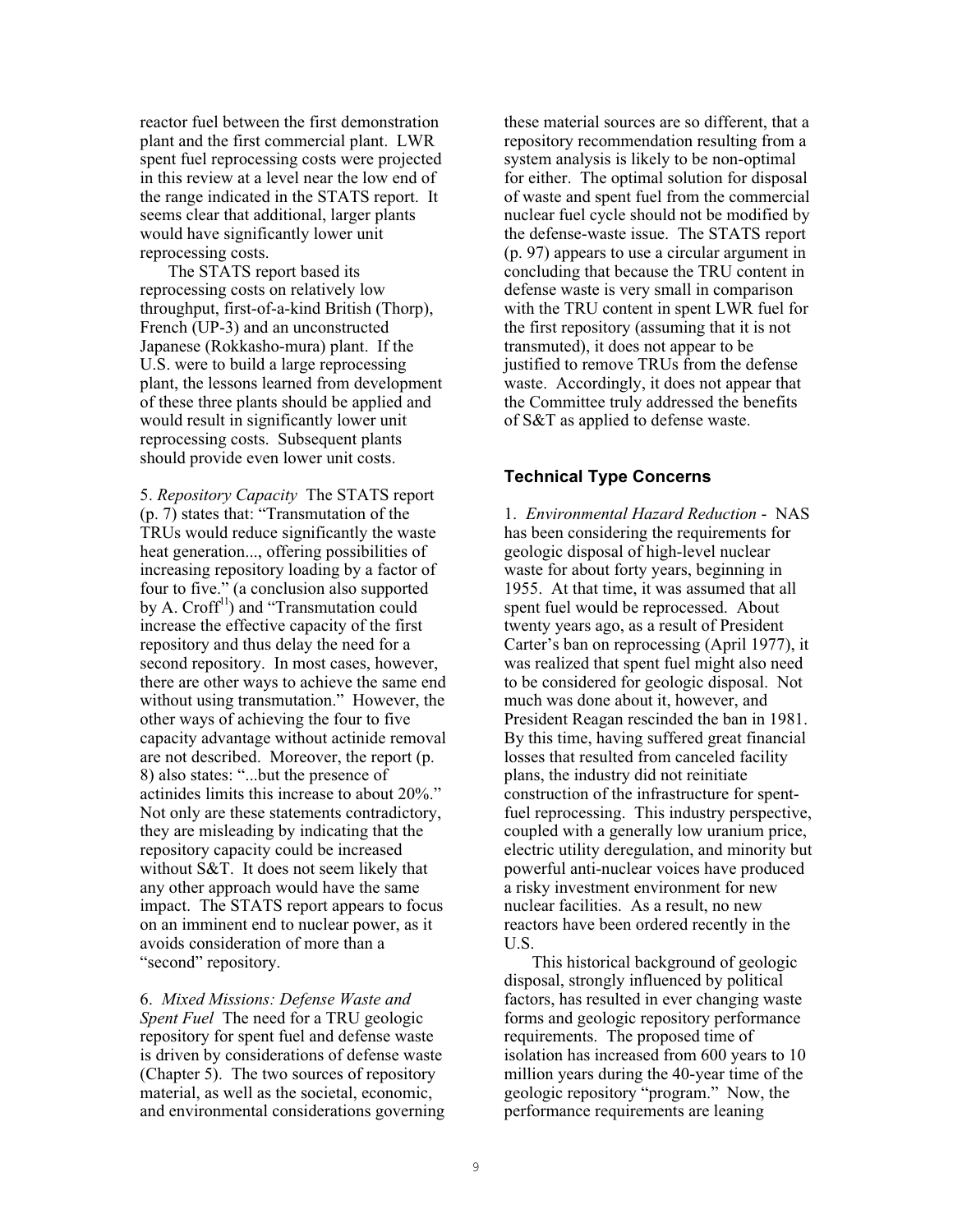toward assuring that water immediately adjacent to the repository remain potable *forever.* Also, there is no general agreement within the "program" as to what the metrics of performance should be: *e.g*., dose, release, risk, or concentration.

The current performance model for the Yucca Mountain repository predicts the peak dose rate resulting from each radioisotope in the "waste" received by a person at the accessible environment (AE). The dose to this individual, on an annual basis, is assumed to result from drinking two liters per day of water drawn from the water table below the repository at a well located 5 km from the "waste" package. The model contains various assumptions, not generally based on experimental data. Given all the variables that are involved, and the difficulties in quantifying them and their associated uncertainties, there is, as yet, no published prediction of the nominal repository performance.

Faced with this quandary of repository objectives and analytical issues, it is difficult to credibly assert, one way or another, that removing more than 99.9% of a specific isotope (*e.g.* Np-237) from the nuclear material placed in the repository makes a dose difference at the AE. Until now, the repository performance calculations have assumed the solubility limit of Np-237 (as an Np IV phase) to be 24 parts per  $10^{15}$ . With this low solubility assumption, the predicted dose is apparently within the "regulatory" limit. However, recent solubility measurements indicate that the solubility concentration, as an Np V phase, can be ten orders of magnitude higher (240 ppm), leading to a dose at the AE in excess of the "regulatory" limit.

The Committee position appears to be that Np-237 transport is limited by low solubility so that the amount transported is independent of the amount of Np-237 in the waste form. The 63,000 t of spent fuel currently planned for the Yucca Mountain repository is estimated to contain 30,000 kg of Np-237. But the Committee position is that the risk to a person at some future time would be the same as if the amount of Np-237 were 300 kg. Based on the recent data on solubility, the Committee now has no viable basis for such an assertion.

To evaluate the effect of large reductions in the "waste" content of the actinides, a simple model was analyzed for the transport of Np-237. The highest solubility state of Np-237 was assumed. A reduction in dose proportional to a 1000-fold reduction in Np-237 content at the waste site was obtained. The peak dose occurs at 100,000 years or later in both cases. Under the assumptions made in this model, in either case the dose exceeded what would be considered to be an acceptable dose. These results indicate that there is a strong incentive for eliminating, to a very high degree, troublesome isotopes such as Np-237 from the repository by means of efficient S&T methods. That seems to us to be a more reasonable approach than guessing what solubility conditions will persist for over 100,000 years.

2. *Fission Product Transmutation* The STATS report is contradictory on whether or not it is practical to burn fission products in an ALMR. On p. 3 the report states: "...modifications of [ALMR] core design involving specially moderated fuel assemblies could reduce the fission product inventories of these two fission products" [Tc-99 and I-129], but on p. 5 it states: "Transmutation of fission products is not practical with an ALMR." In fact, although not an optimum situation, it appears viable to thermalize neutrons in a target blanket in the ALMR and thus transmute significant quantities of fission products. In addition, it must be understood that with the proposed ALMR infrastructure, reprocessing is an important component, and improved waste forms for fission products is imminent. Therefore, the need to transmute fission products in an ALMR, especially those with a low neutron absorption cross section, could be replaced by an improved waste form.

3. *Process Losses* The STATS report recognizes that the ALMR target for process losses is 0.1% or possibly 0.001%. The report appears confused, however, about how to apply this processing performance in relation to the energy produced. Each waste package (exhibiting the process loss achieved within the above range) would be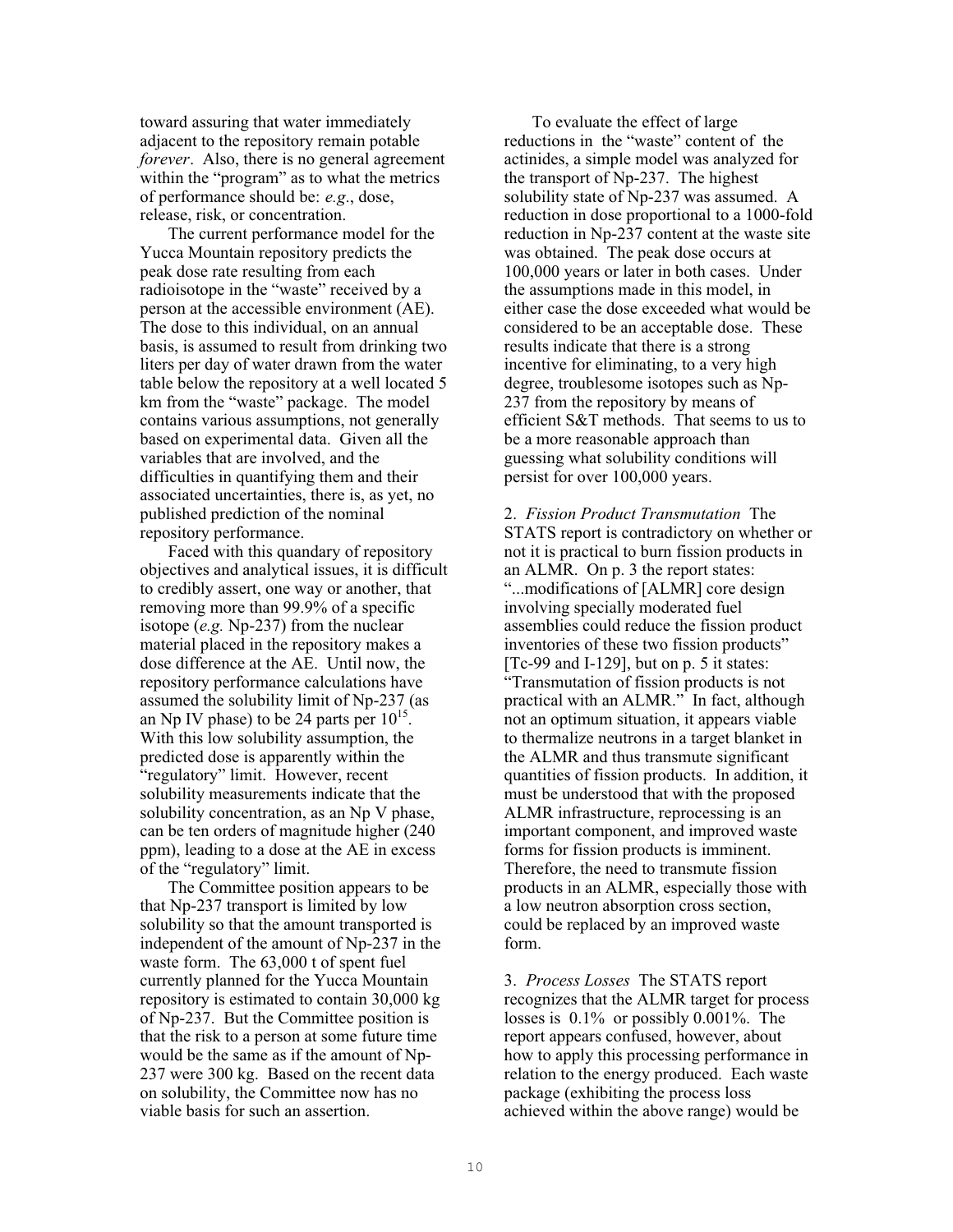associated with a given amount of energy produced. Subsequent (identical) waste packages would be associated with a subsequent (identical) unit of energy produced.

The report (p. 59) states: "Consequently, even with new separations that would reduce losses to waste to 0.001 or 0.00001 of the amount processed, the inventories of TRUs in the waste would be far greater than what might be expected by multiplying the TRU inventories in LWR spent fuel by the process loss fraction." This statement is unfounded because the process losses for a given unit of energy would be 0.1% (or the achievable level), not a multiple of this value as indicated in the above statement. A repository loading of 0.1% TRU in processed waste from the ALMR is significantly less than 100% TRU in LWR spent fuel for the same unit of energy.

### **Conclusions**

It is time for the U.S. to re-evaluate its policy on spent fuel processing as the nuclear genie is already out of the bottle and proliferation risks must be addressed on an international basis. Other nations that are less fortunate with respect to their fossil

energy reserves and are more dependent on nuclear power will proceed with processing whether or not the  $\overline{U}$ . S. continues its self imposed "ban." An in-depth assessment of these complex issues is needed now so that the U.S. can complete the necessary research and development work on a schedule that will allow its introduction when needed for low-cost energy and low-cost waste disposal. It is anticipated that the assessment will confirm that an ALMR/Fuel Recycle System will significantly reduce the demand on the uranium supply and stabilize the price of uranium for future LWRs and that the system will save the U.S. taxpayers billions of dollars in ultimate disposal costs by reducing the size and complexity of the Yucca Mountain repository. The development programs for the ALMR and for the pyro metallurgical processing system should be continued so that commercialization of the integrated ALMR/Fuel Recycle System can begin as close to the original 2010 target date as possible. This will allow the U.S. to take advantage of: (1) the vast energy potential of the fissile material contained in present and future inventories of LWR spent fuel, and (2) the benefits derived by conditioning the waste prior to placing it in an ultimate repository.12

> *by Charles E. Boardman, General Electric Co. (retired)*

*Carl E. Walter, Lawrence Livermore National Laboratory (retired)*

> *Marion L. Thompson, General Electric Co. (retired)*

> > *Chester S. Ehrman, Burns & Roe Co. (retired)*